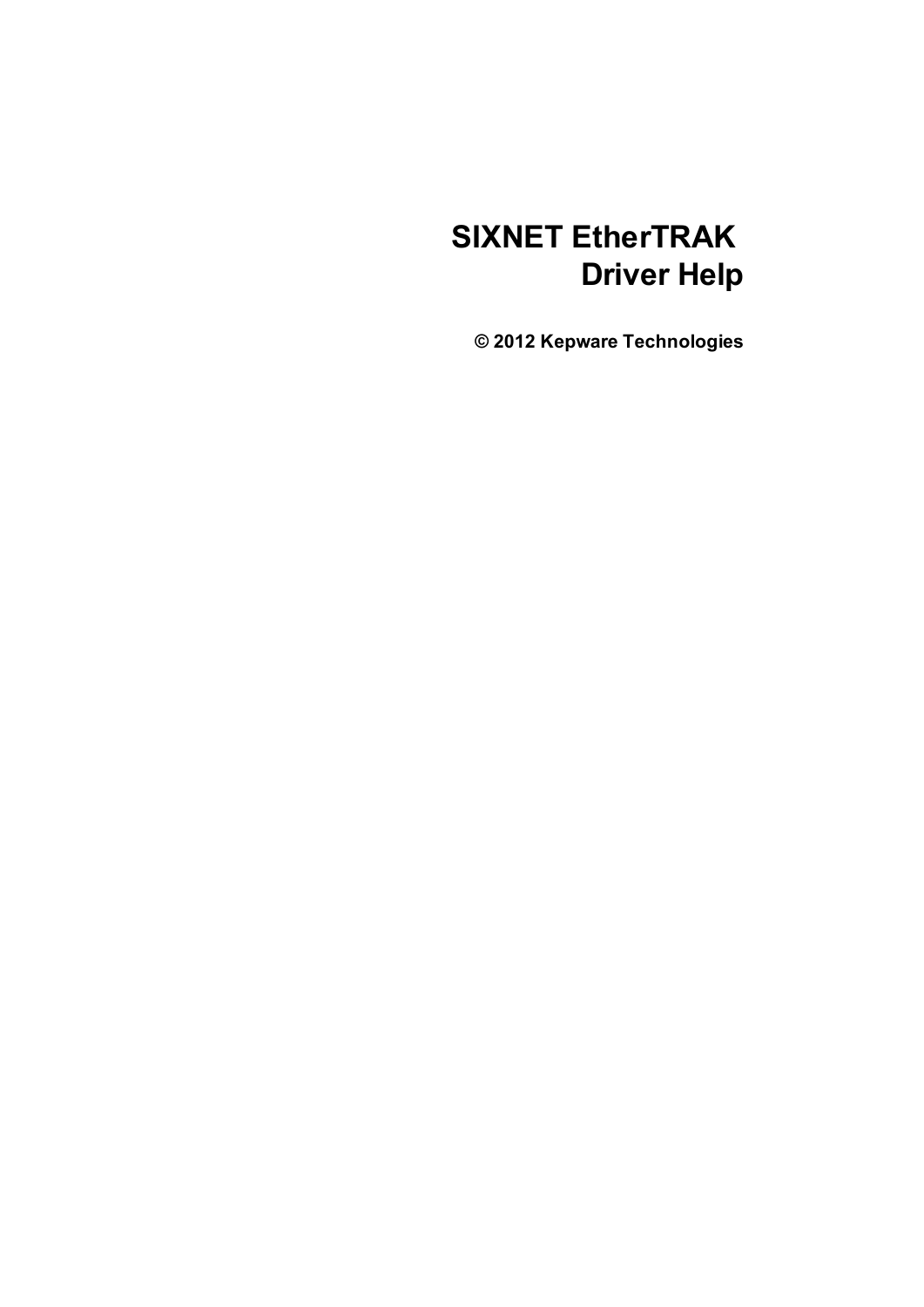# <span id="page-1-0"></span>**Table of Contents**

| Winsock V1.1 or higher must be installed to use the SIXNET EtherTRAK device driver 12                                                 |  |
|---------------------------------------------------------------------------------------------------------------------------------------|--|
|                                                                                                                                       |  |
| Bad address in block [ <start address=""> to <end address="">] on device '<device name="">' 13</device></end></start>                 |  |
| Block size mismatch reading [ <start address=""> to <end address="">] on device '<device name=""> 13</device></end></start>           |  |
| Block request [ <start address=""> to <end address="">] on device '<device name="">' responded with exception.</device></end></start> |  |
|                                                                                                                                       |  |
|                                                                                                                                       |  |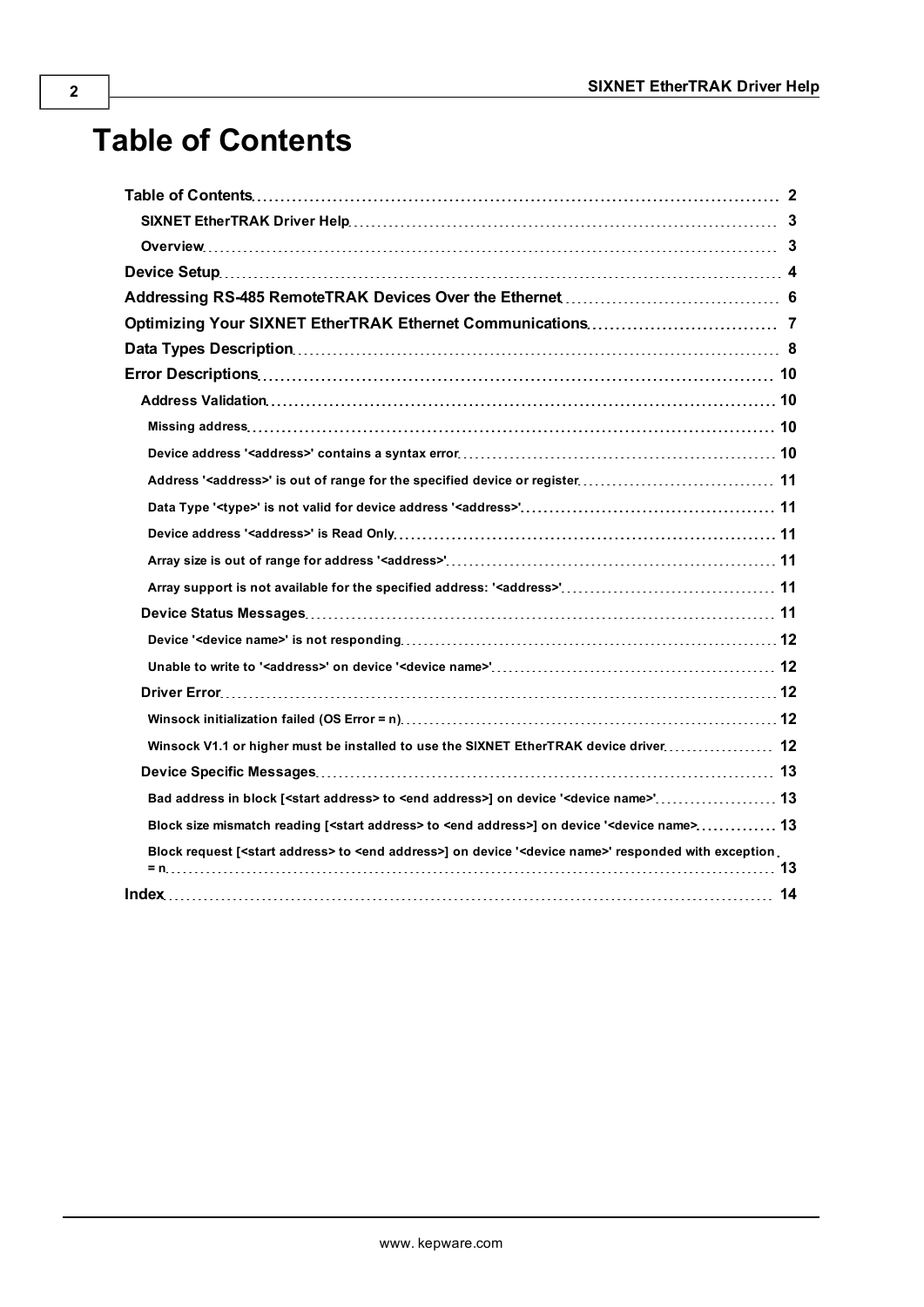#### <span id="page-2-0"></span>**SIXNET EtherTRAK Driver Help**

Help version 1.014

#### **CONTENTS**

**[Overview](#page-2-1)**

What is the SIXNET EtherTRAK Driver?

**[Device](#page-3-0) [Setup](#page-3-0)**

How do I configure a device for use with this driver?

**[Addressing](#page-5-0) [RemoteTRAK](#page-5-0) [Devices](#page-5-0) [Over](#page-5-0) [the](#page-5-0) [Ethernet](#page-5-0)** How do I address RS-485 RemoteTRAK devices over Ethernet?

**[Optimizing](#page-6-0) [Your](#page-6-0) [SIXNET](#page-6-0) [EtherTRAK](#page-6-0) [Ethernet](#page-6-0) [Communications](#page-6-0)** How do I get the best performance from the SIXNET EtherTRAK driver?

**[Data](#page-7-0) [Types](#page-7-0) [Description](#page-7-0)**

What data types does this driver support?

#### **[Address](#page-7-1) [Descriptions](#page-7-1)**

How do I address a data location on a SIXNET EtherTRAK device?

#### **[Error](#page-9-0) [Descriptions](#page-9-0)**

<span id="page-2-1"></span>What error messages does the SIXNET EtherTRAK driver produce?

#### **Overview**

The SIXNET EtherTRAK Driver provides an easy and reliable way to connect SIXNET EtherTRAK devices to OPC Client applications, including HMI, SCADA, Historian, MES, ERP and countless custom applications. It is intended for use with SIXNET EtherTRAK devices that support the Modbus Open TCP/UDP protocol. This driver utilizes UDP socket communications to provide maximum performance with minimal overhead.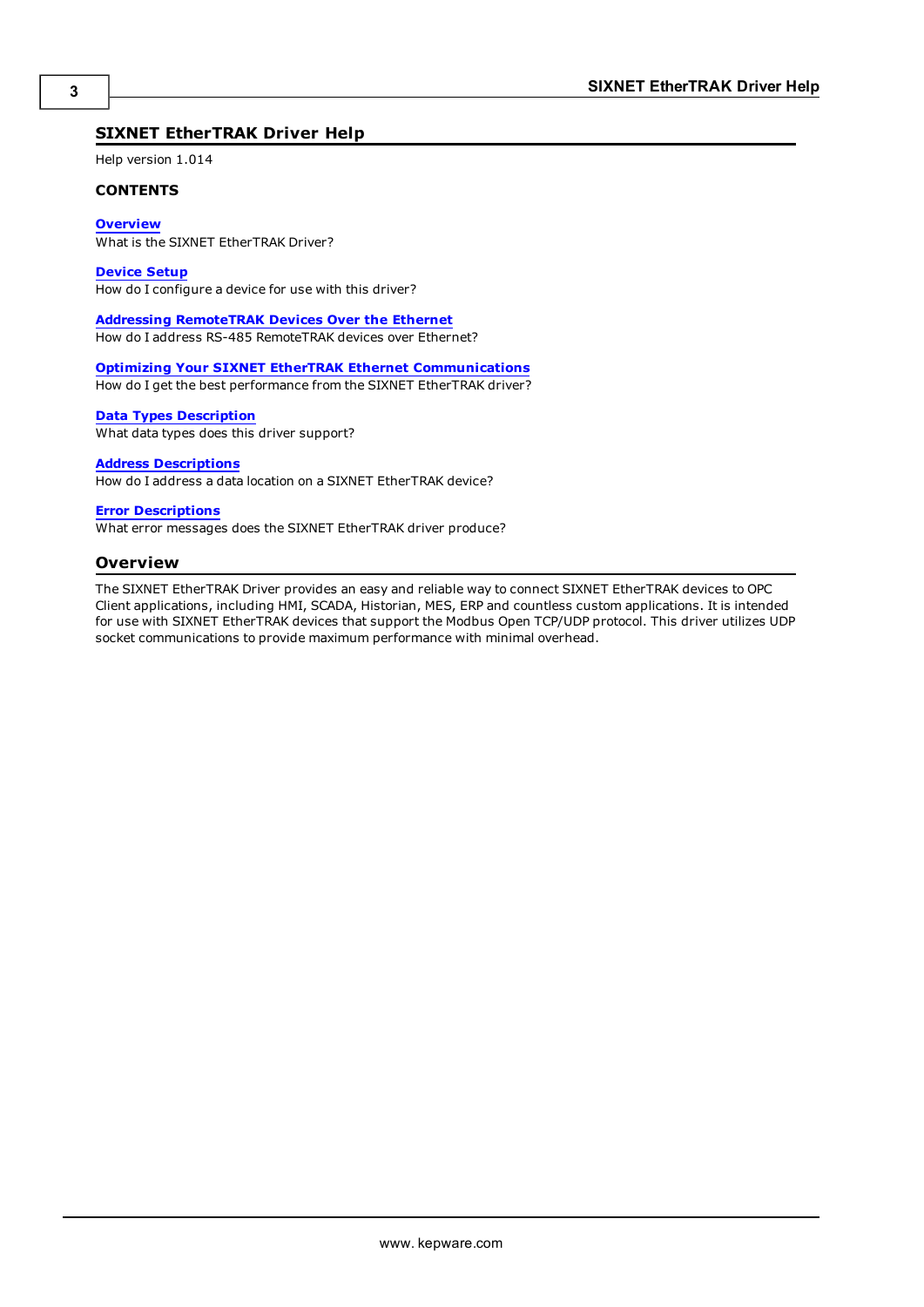#### <span id="page-3-0"></span>**Device Setup**

#### **Supported Devices**

SIXNET EtherTRAK I/O modules (firmware version 2.10 or later) SIXNET RemoteTRAK I/O connected through an EtherTRAK I/O module.\* SIXNET VersaTRAK RTUs (firmware version 2.12 or later) SIXNET SIXTRAK gateways (firmware version 2.12 or later)

\*Both the RemoteTRAK and EtherTRAK must have firmware version 2.01 or later.

#### **Communication Protocol**

Modbus Open Protocol over Ethernet using Winsock V1.1 or higher.

#### **Maximum Number of Channels**

<span id="page-3-2"></span>The maximum number of supported channels is 100.

#### **Device ID (EtherTRAK IP Network Address Without RemoteTRAK RS-485 Bridging)**

SIXNET EtherTRAK devices are networked using standard IP addressing. Determine and set the IP of the SIXNET EtherTRAK modules using the SIXNET Remote IO Toolkit. In general, the Device ID has the following format: YYY.YYY.YYY.YYY, where YYY designates the device IP address. Each YYY byte should be in the range of 0 to 255. If intending to address RemoteTRAK modules hung from the SIXNET EtherTRAK module's RS-485 port, refer to **[Addressing](#page-5-0) [RS-485](#page-5-0) [RemoteTRAK](#page-5-0) [Devices](#page-5-0) [Over](#page-5-0) [Ethernet](#page-5-0)**.

#### **Port Number**

This parameter specifies the TCP/IP port number that the remote device is configured to use. The default setting is 502.

#### <span id="page-3-1"></span>**Coil Block Sizes**

Coils can be read from 8 to 800 points (bits) at a time. A higher block size means more points will be read from the device in a single request. If data needs to be read from non-contiguous locations within the device, the block size can be reduced. The default setting is 32.

**Note:** The Device Properties refer to Coils as Discretes.

#### **Register Block Sizes**

Registers can be read from 1 to 120 locations (words) at a time. A higher block size means more register values will be read from the device in a single request. If data needs to be read from non-contiguous locations within the device, the block size can be reduced. The default setting is 32.

#### **Connection Timeout**

This parameter specifies the amount of time the driver should wait while connecting to a device. If the timeout is reached before making a connection to a device, the driver will post an error and move onto the next request. The valid range is 1 to 30 seconds. The default setting is 3 seconds.

#### **Request Timeout**

This parameter specifies how long the driver should wait for a response from the devices on the channel before timing out. The valid range is 100 to 30000 milliseconds. The default setting is 1000 milliseconds.

#### **Failure Count**

This parameter specifies how many times the driver should retry a message before considering communications with the device to be lost. Once this count is reached, the driver will set the ERROR tag for this device to TRUE. The valid range for the Failure count is 1 to 10 retries. The default setting is 3 retries.

#### **Cable Connections**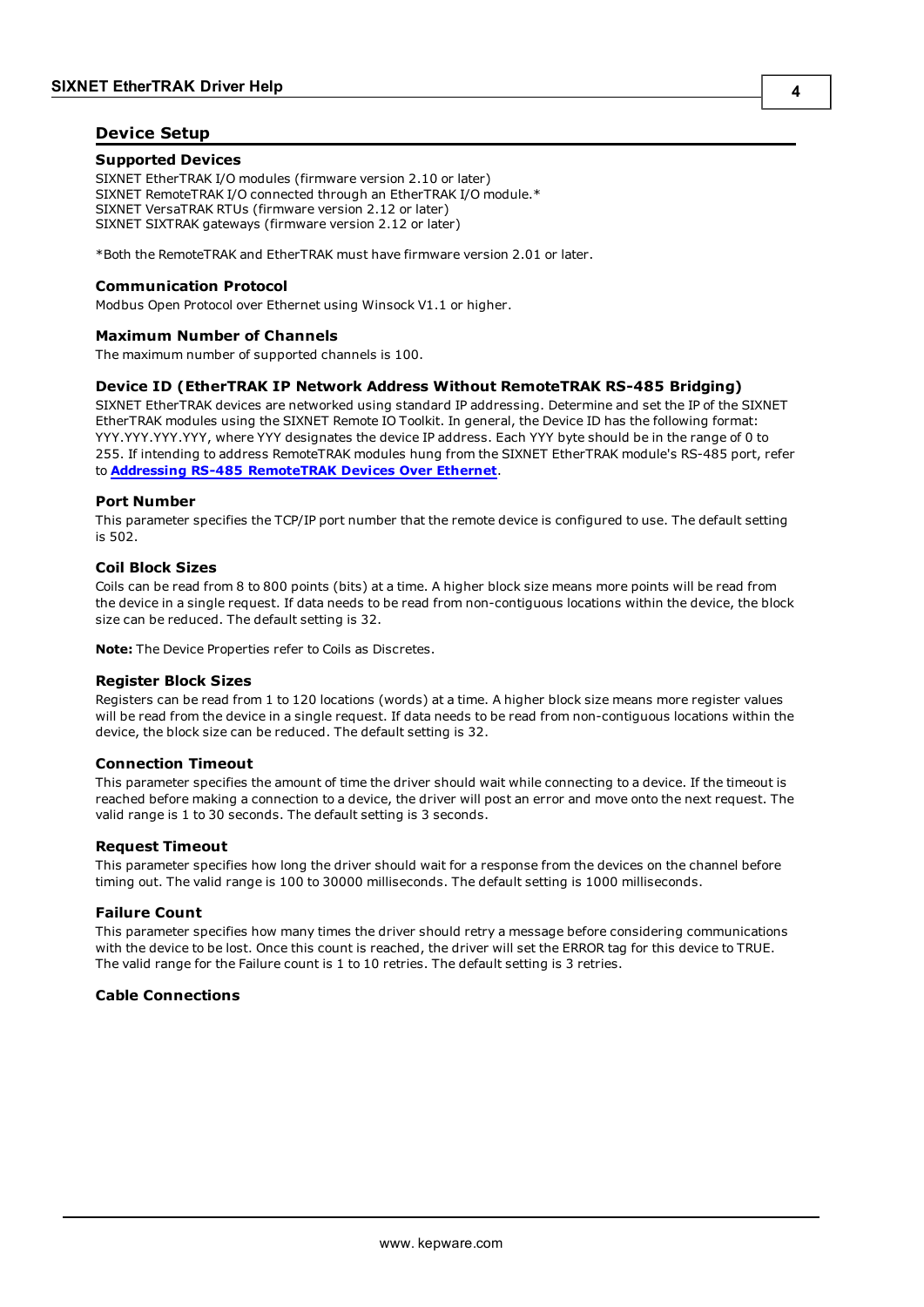

BRN/WHT 7

 $BRN|8$ 

**RJ45** 

Patch Cable (Straight Through)

7BRN/WHT

 $8$  $BRN$ 

**RJ45**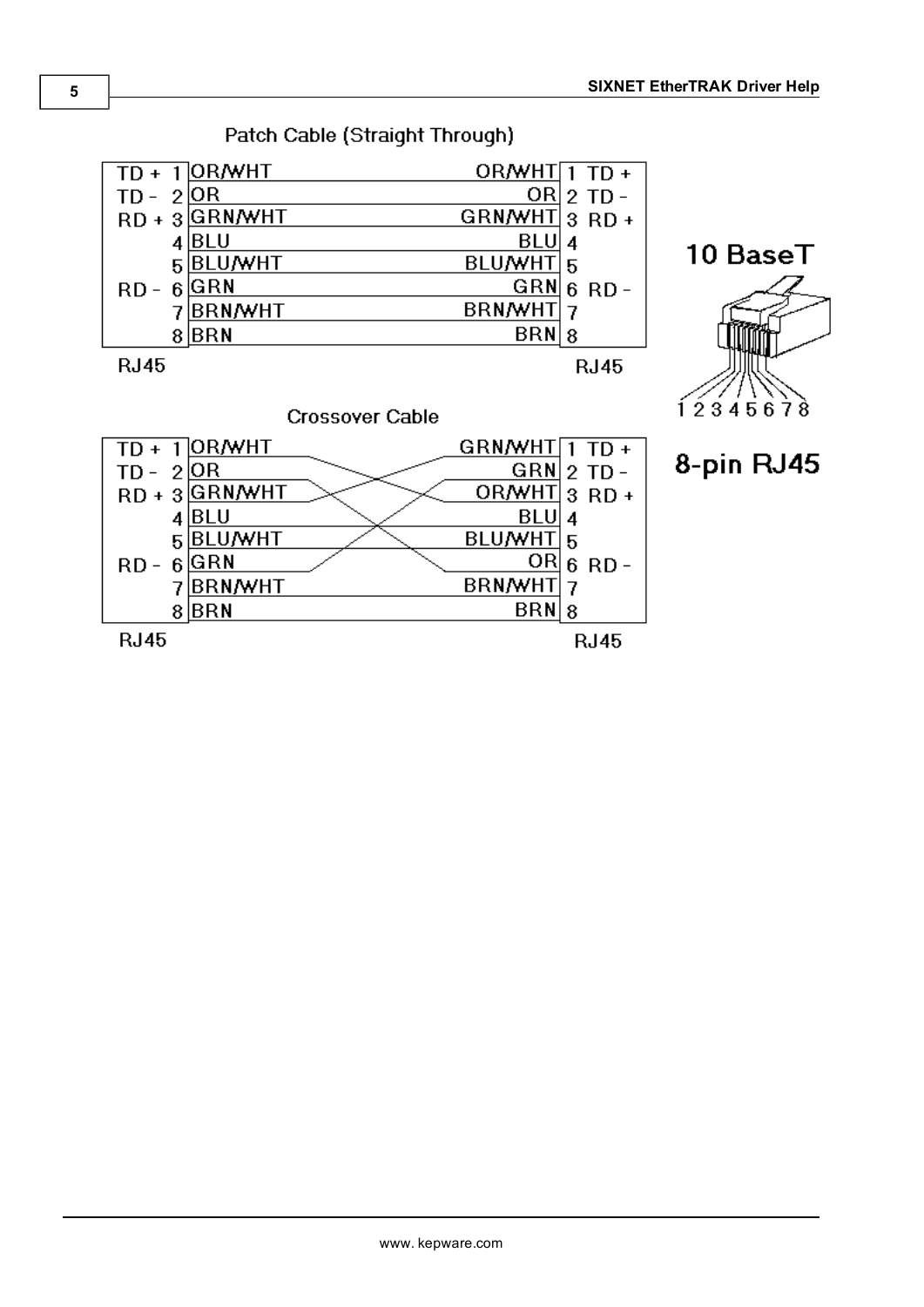### <span id="page-5-0"></span>**Addressing RS-485 RemoteTRAK Devices Over the Ethernet**

The SIXNET EtherTRAK Driver can address RemoteTRAK I/O connected on a RS485 party-line by connecting through the SIXNET ET-GT-485-1 Ethernet to Modbus RS485 gateway. Any SIXNET EtherTRAK I/O module messages are passed through to the RS485 port.



The intelligent Modbus interfaces accept Modbus Ethernet commands and convert them to traditional Modbus messages. They then pass the command along to the RS485 port on the Ethernet interface. Replies from the station are returned to Modbus Ethernet format and passed back on the Ethernet network to the SIXNET EtherTRAK OPC server.

#### **Device ID (EtherTRAK IP Network Address with RemoteTRAK RS-485 Bridging)**

SIXNET EtherTRAK devices are networked using standard IP addressing. Users can determine or set the IP of the SIXNET EtherTRAK modules using the SIXNET Remote IO Toolkit. In general, the Device ID has the following format YYY.YYY.YYY.YYY, where YYY designates the device IP address. Each YYY byte should be in the range of 0 to 255.

When addressing RemoteTRAK devices via the SIXNET EtherTRAK module's RS-485 port, include the station number of the RemoteTRAK device as part of the SIXNET EtherTRAK IP address. Using the same format as the IP address, adding the RemoteTRAK station number would take the following format: YYY.YYY.YYY.YYY.ZZZ. The normal IP address remains the same as denoted by the YYY.YYY.YYY.YYY; however, the station number of the desired RemoteTRAK unit on the SIXNET EtherTRAK module's RS-485 port is denoted by the .ZZZ. The valid station number range for ZZZ is 1 to 247.

#### **Example**

Assume that the SIXNET EtherTRAK module is at IP address 10.1.1.10. To this EtherTRAK module, the user desires to attach four RemoteTRAK modules that have already been configured with Modbus Station numbers of 1, 2, 3 and 4. In the SIXNET EtherTRAK OPC Server, the user would add four separate devices to the SIXNET EtherTRAK project. The first device would have a Device ID of 10.1.1.10.1; the second 10.1.1.10.2; the third 10.1.1.10.3; the forth 10.1.1.10.4. Thus, although each Device ID has the same IP address, the last field contains the actual station number of each RemoteTRAK device attached to the RS-485 port.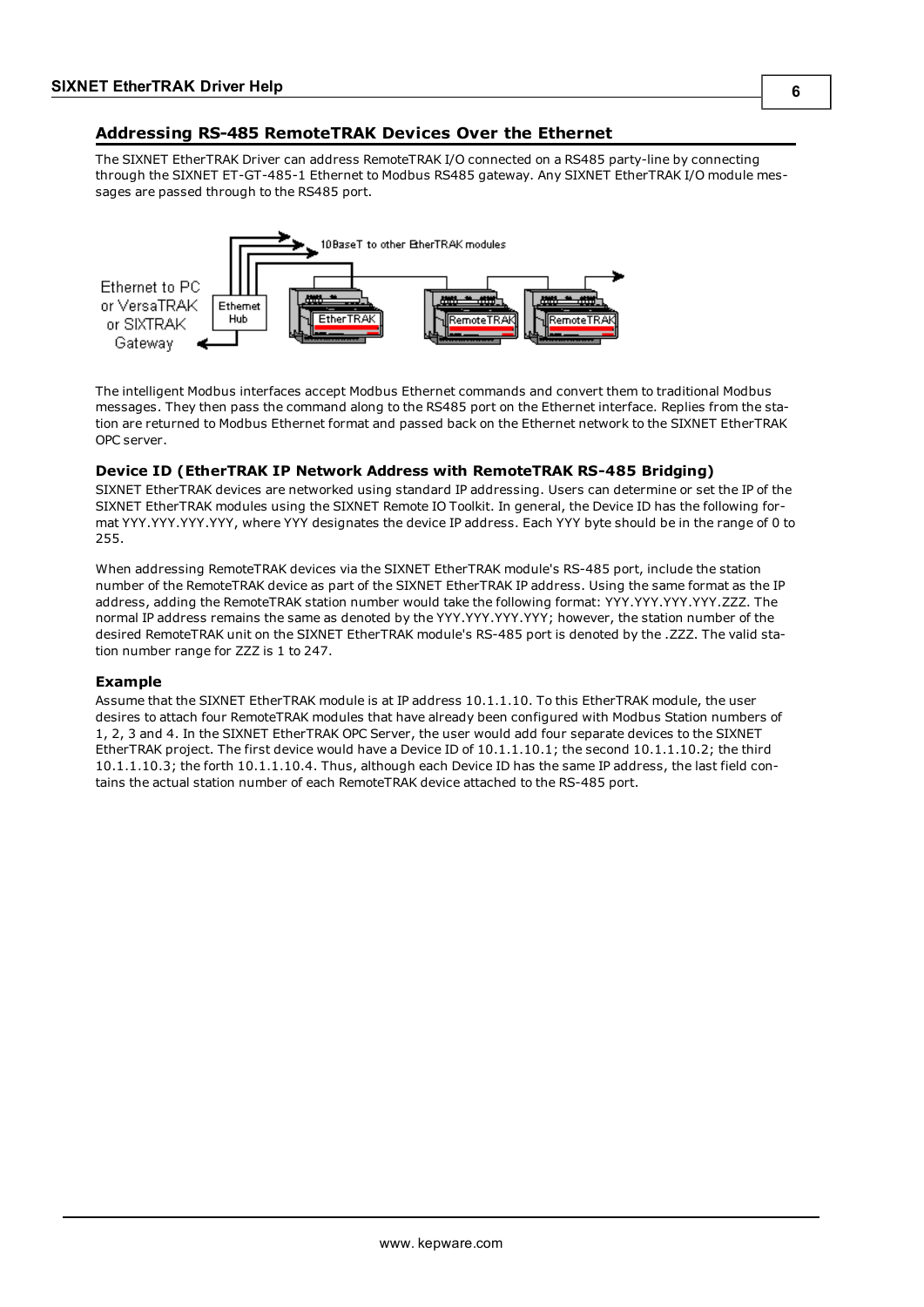#### <span id="page-6-0"></span>**Optimizing Your SIXNET EtherTRAK Ethernet Communications**

The SIXNET EtherTRAK driver driver has been designed to provide the best performance with the least amount of impact on the system's overall performance. While the SIXNET EtherTRAK driver driver is fast, there are a couple of guidelines that can be used in order to control and optimize the application and gain maximum performance.

Our server refers to communications protocols like EtherTRAK driver as a channel. Each channel defined in the application represents a separate path of execution in the server. Once a channel has been defined, a series of devices must then be defined under that channel. Each of these devices represents a single EtherTRAK I/O module from which data will be collected. While this approach to defining the application will provide a high level of performance, it won't take full advantage of the SIXNET EtherTRAK driver driver or the network. An example of how the application may appear when configured using a single channel is shown below.



Each device appears under a single SIXNET EtherTRAK driver channel. In this configuration, the driver must move from one device to the next as quickly as possible in order to gather information at an effective rate. As more devices are added or more information is requested from a single device, the overall update rate begins to suffer.

If the SIXNET EtherTRAK driver driver could only define one single channel, then the example shown above would be the only option available; however, the SIXNET EtherTRAK driver driver can define up to 100 channels. Using multiple channels distributes the data collection workload by simultaneously issuing multiple requests to the network. An example of how the same application may appear when configured using multiple channels to improve performance is shown below.



Each device has now been defined under its own channel. In this new configuration, a single path of execution is dedicated to the task of gathering data from each device. If the application has fewer devices than channels, it can be optimized exactly as it is shown here.

The performance will improve even if the application has more devices than channels. While one device per channel is ideal, the application will still benefit from additional channels. Although spreading the device load across all channels will cause the server to move from device to device again, it can now do so with far less devices to process on a single channel.

Block Size, which is available on each defined device, can also affect the SIXNET EtherTRAK driver driver's performance. Block Size refers to the number of bytes that may be requested from a device at one time. To refine the performance of this driver, configure Block Size from 1 to 120 registers per request. The coil block size can be adjusted from 8 to 800. Increase the block size setting for the device if the application consists of large requests for consecutively ordered data.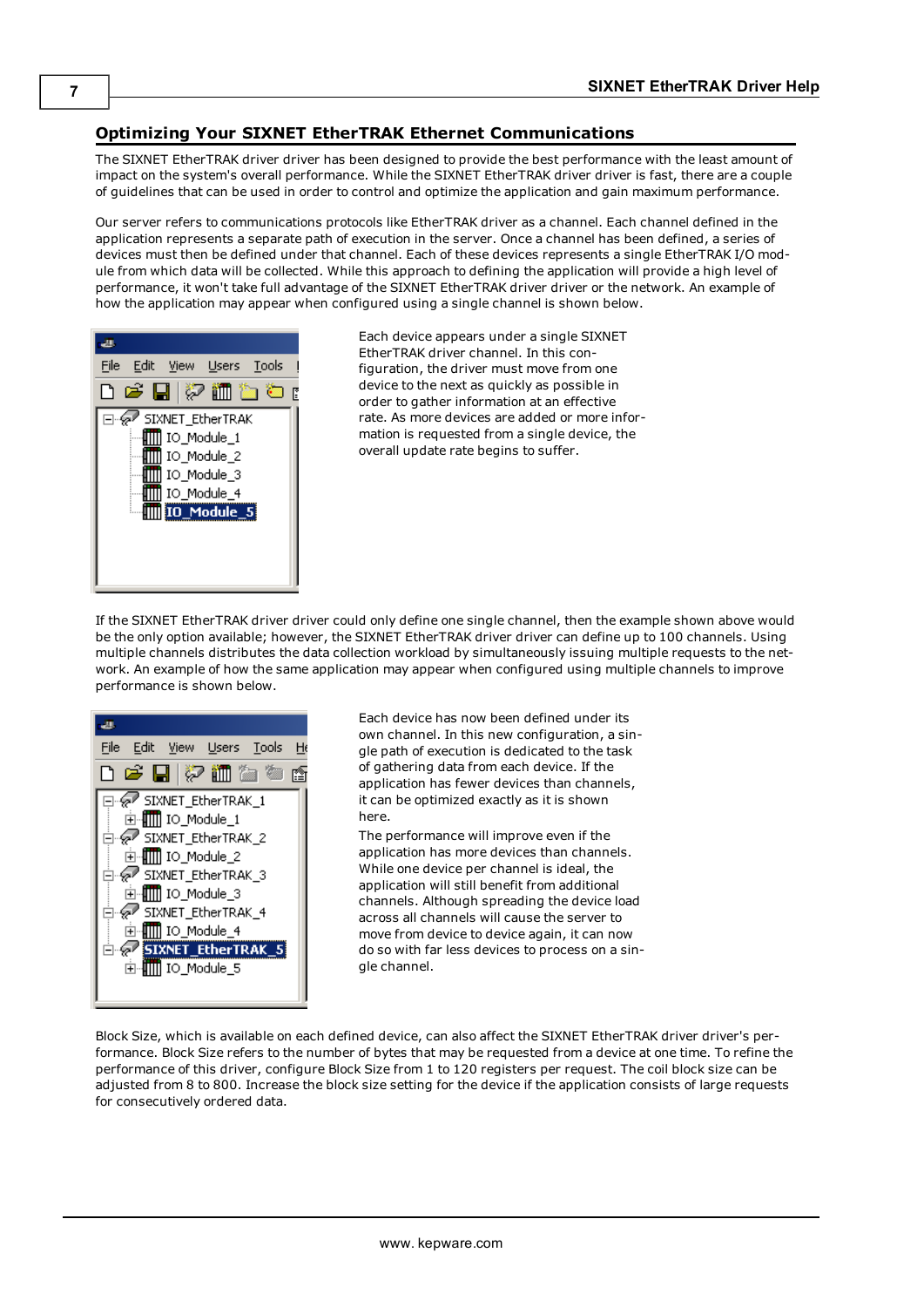#### <span id="page-7-0"></span>**Data Types Description**

<span id="page-7-9"></span><span id="page-7-8"></span><span id="page-7-4"></span><span id="page-7-3"></span>

| <b>Data Type</b> | <b>Description</b>                                                                               |
|------------------|--------------------------------------------------------------------------------------------------|
| Boolean          | Single bit                                                                                       |
| <b>Byte</b>      | Unsigned 8 bit value                                                                             |
|                  |                                                                                                  |
|                  | bit 0 is the low bit                                                                             |
|                  | bit 7 is the high bit                                                                            |
| Char             | Signed 8 bit value                                                                               |
|                  |                                                                                                  |
|                  | bit 0 is the low bit<br>bit 6 is the high bit                                                    |
|                  | bit 7 is the sign bit                                                                            |
| Word             | Unsigned 16 bit value                                                                            |
|                  |                                                                                                  |
|                  | bit 0 is the low bit                                                                             |
|                  | bit 15 is the high bit                                                                           |
| Short            | Signed 16 bit value                                                                              |
|                  |                                                                                                  |
|                  | bit 0 is the low bit                                                                             |
|                  | bit 14 is the high bit                                                                           |
|                  | bit 15 is the sign bit                                                                           |
| <b>DWord</b>     | Unsigned 32 bit value                                                                            |
|                  | bit 0 is the low bit                                                                             |
|                  | bit 31 is the high bit                                                                           |
| DWord Example    | If register 40001 is specified as a dword, bit 0 of register 40001                               |
|                  | would be bit 0 of the 32 bit data type and bit 15 of register 40002                              |
|                  | would be bit 31 of the 32 bit data type. The reverse is true when this                           |
|                  | is not selected.                                                                                 |
| Long             | Signed 32 bit value                                                                              |
|                  |                                                                                                  |
|                  | bit 0 is the low bit<br>bit 30 is the high bit                                                   |
|                  | bit 31 is the sign bit                                                                           |
| Long Example     | If register 40001 is specified as a long, bit 0 of register 40001 would                          |
|                  | be bit 0 of the 32 bit data type and bit 15 of register 40002 would be                           |
|                  | bit 31 of the 32 bit data type. The reverse is true when this is not                             |
|                  | selected.                                                                                        |
| <b>BCD</b>       | Two byte packed BCD                                                                              |
|                  |                                                                                                  |
|                  | Value range is 0-9999. Behavior is undefined for values beyond this                              |
|                  | range.                                                                                           |
| <b>LBCD</b>      | Four byte packed BCD                                                                             |
|                  | Value range is 0-99999999. Behavior is undefined for values beyond                               |
|                  | this range.                                                                                      |
| Float            | 32 bit floating point value.                                                                     |
|                  |                                                                                                  |
|                  | The driver interprets two consecutive registers as a floating point                              |
|                  | value by making the second register the high word and the first reg-                             |
|                  | ister the low word.                                                                              |
| Float Example    | If register 40001 is specified as a float, bit 0 of register 40001 would                         |
|                  | be bit 0 of the 32 bit word, and bit 15 of register 40002 would be bit<br>31 of the 32 bit word. |
|                  |                                                                                                  |

<span id="page-7-7"></span><span id="page-7-6"></span><span id="page-7-5"></span><span id="page-7-2"></span><span id="page-7-1"></span>**Note:** The descriptions above assume first word low data handling of 32 bit data types.

#### **Address Descriptions**

Access to I/O of different types is supported by the Modbus messaging protocol via address ranges. To access the following SIXNET data types, use the following Modbus address ranges.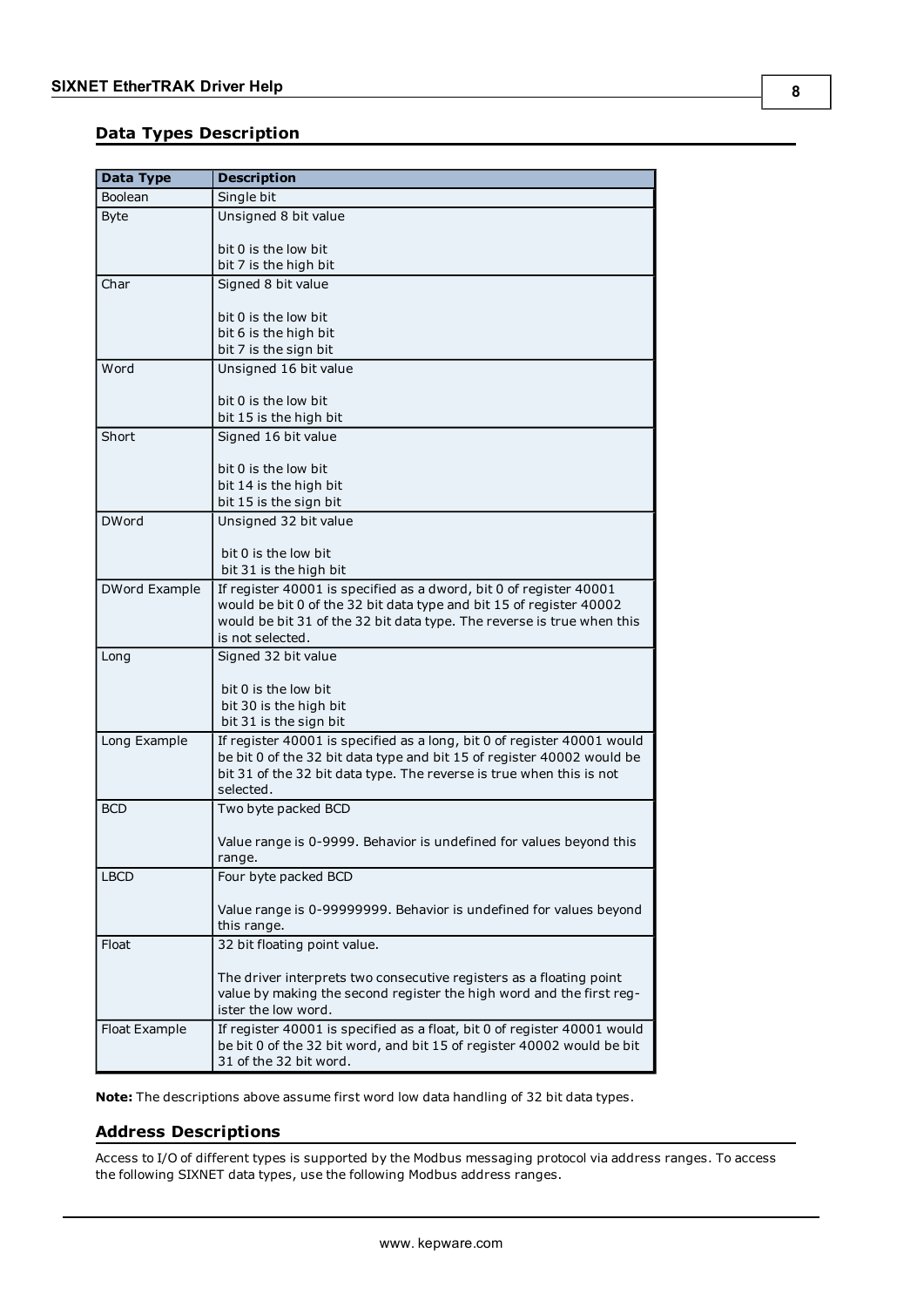| <b>SIXNET Data Type</b> | <b>SIXNET Address</b> | <b>Modbus Data Address</b> |
|-------------------------|-----------------------|----------------------------|
| Discrete In:            | 0.9999                | 10001.20000                |
| Discrete Out:           | 0.9999                | 00001.10000                |
| Analog In:              | 0.0.2999              | 30001.33000                |
| Analog Out:             | 0.0.2999              | 40001.43000                |
| Short Integer In        | 0.1999                | 33001.35000                |
| Long Integer In         | 0.1999                | 35001.37000                |
| Floating Point In:      | 0.0.2999              | 37001.40000                |
| Short Integer Out:      | 0.1999                | 43001.45000                |
| Long Integer Out:       | 0.1999                | 45001.47000                |
| Floating Point Out:     | 0.0.2999              | 4700150000                 |

#### **Examples**

1. Modbus data address 10001 equates to SIXNET discrete input 0.

2. Modbus data address 30006 equates to SIXNET analog input 5.

#### **Generic Modbus Addressing Decimal Format**

The default data types for dynamically defined tags are shown in **bold**.

<span id="page-8-1"></span><span id="page-8-0"></span>

| <b>Address</b>                         | Range                          | Data Type                         | <b>Access</b> |
|----------------------------------------|--------------------------------|-----------------------------------|---------------|
| <b>Output Coils</b>                    | 000001-065536                  | Boolean, Byte, Char, Word, Short* | Read/Write    |
| [Function Codes (decimal): 01, 05, 15] |                                |                                   |               |
| <b>Input Coils</b>                     | 100001-165536                  | Boolean, Byte, Char, Word, Short* | Read Only     |
| [Function Code (decimal): 02]          |                                |                                   |               |
| Internal Registers                     | 300001-365536                  | Word, Short, BCD                  | Read Only     |
|                                        | 300001-365535                  | Float, DWord, Long, LBCD          |               |
| [Function Code (decimal): 04]          | $3xxxx.0-3xxxx.15$             | Boolean                           |               |
| <b>Holding Registers</b>               | 400001-465536                  | Word, Short, BCD                  | Read/Write    |
|                                        | 400001-465535                  | Float, DWord, Long, LBCD          |               |
| [Function Codes (decimal): 03, 06, 16] | $4x$ xxxx $.0 - 4x$ xxxx $.15$ | Boolean                           |               |

\*When accessing coils as a byte or char, the address specified must lie on a byte boundary (such as xxxxx1, xxxxx9, xxxxx17 and so forth). When accessed as a word or short, the address specified must lie on a word boundary (such as xxxxx1, xxxxx17, xxxx33 and so forth).

#### **Examples**

1. To access SIXNET Discrete Output 0, enter a Modbus address of 00001.

2. To access SIXNET Analog In 3, enter a Modbus address of 30004.

3. To access SIXNET Analog Out 2, enter a Modbus address of 40003.

#### **Array Support**

Arrays are supported for internal and holding register locations for all data types except for Boolean. There are two methods of addressing an array. Examples are given using holding register locations.

4xxxx [rows] [cols]

4xxxx [cols] this method assumes rows is equal to one.

Rows multiplied by cols cannot exceed the block size that has been assigned to the device for the register type. For arrays of 32 bit data types, rows multiplied by cols multiplied by 2 cannot exceed the block size.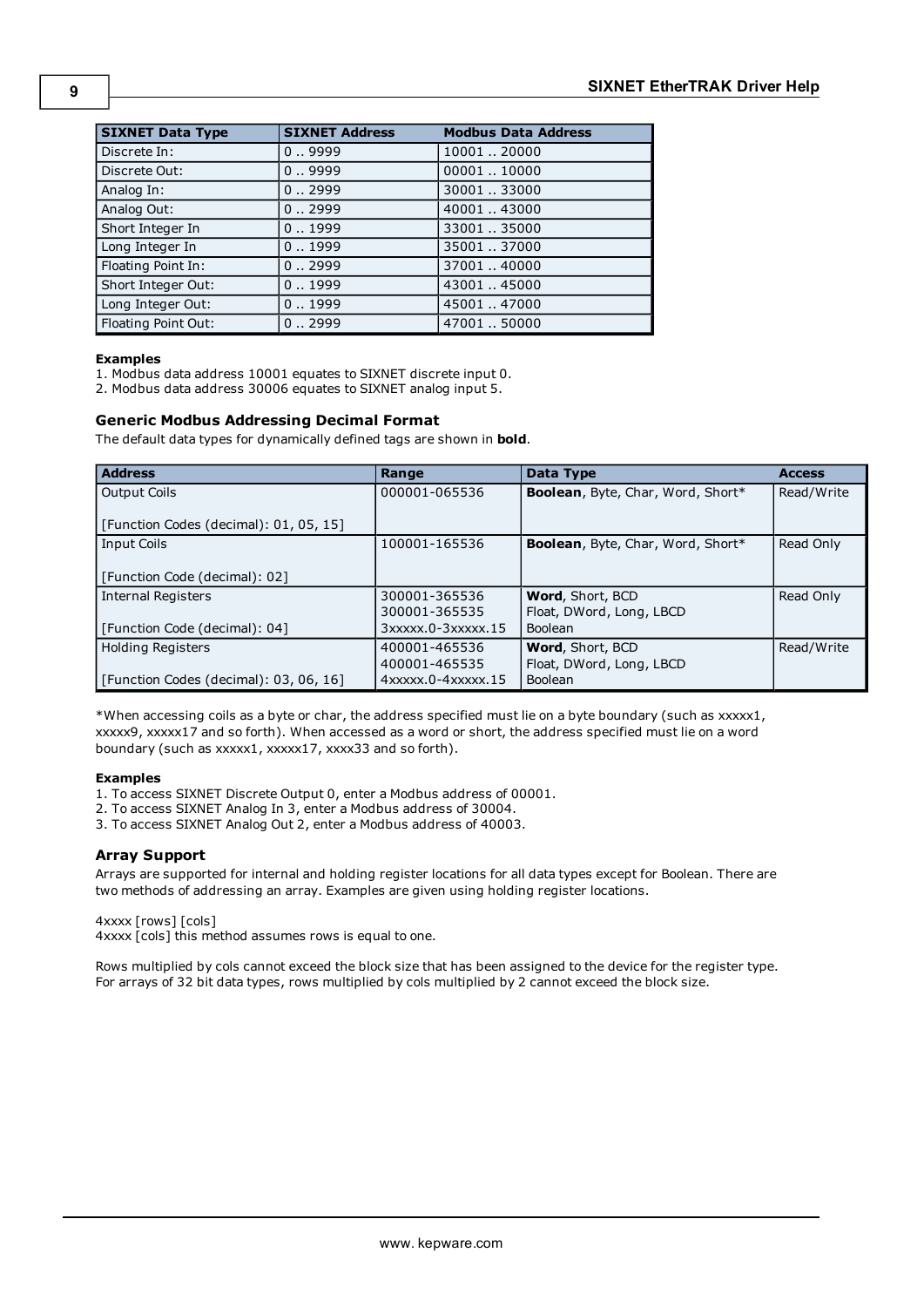#### <span id="page-9-0"></span>**Error Descriptions**

The following error/warning messages may be generated. Click on the link for a description of the message.

#### **Address Validation**

#### **[Missing](#page-9-2) [address](#page-9-2)**

**[Device](#page-9-3) [address](#page-9-3) ['<address>'](#page-9-3) [contains](#page-9-3) [a](#page-9-3) [syntax](#page-9-3) [error](#page-9-3) [Address](#page-10-0) ['<address>'](#page-10-0) [is](#page-10-0) [out](#page-10-0) [of](#page-10-0) [range](#page-10-0) [for](#page-10-0) [the](#page-10-0) [specified](#page-10-0) [device](#page-10-0) [or](#page-10-0) [register](#page-10-0) [Data](#page-10-1) [Type](#page-10-1) ['<type>'](#page-10-1) [is](#page-10-1) [not](#page-10-1) [valid](#page-10-1) [for](#page-10-1) [device](#page-10-1) [address](#page-10-1) ['<address>'](#page-10-1) [Device](#page-10-2) [address](#page-10-2) ['<address>'](#page-10-2) [is](#page-10-2) [Read](#page-10-2) [Only](#page-10-2) [Array](#page-10-3) [size](#page-10-3) [is](#page-10-3) [out](#page-10-3) [of](#page-10-3) [range](#page-10-3) [for](#page-10-3) [address](#page-10-3) ['<address>'](#page-10-3) [Array](#page-10-4) [support](#page-10-4) [is](#page-10-4) [not](#page-10-4) [available](#page-10-4) [for](#page-10-4) [the](#page-10-4) [specified](#page-10-4) [address:](#page-10-4) ['<address>'](#page-10-4)**

#### **Device Status Messages**

**[Device](#page-11-0) ['<device](#page-11-0) [name>'](#page-11-0) [is](#page-11-0) [not](#page-11-0) [responding](#page-11-0) [Unable](#page-11-1) [to](#page-11-1) [write](#page-11-1) [to](#page-11-1) ['<address>'](#page-11-1) [on](#page-11-1) [device](#page-11-1) ['<device](#page-11-1) [name>'](#page-11-1)**

#### **Driver Error Messages**

**[Winsock](#page-11-3) [initialization](#page-11-3) [failed](#page-11-3) [\(OS](#page-11-3) [Error](#page-11-3) [=](#page-11-3) [n\)](#page-11-3) [Winsock](#page-11-4) [V1.1](#page-11-4) [or](#page-11-4) [higher](#page-11-4) [must](#page-11-4) [be](#page-11-4) [installed](#page-11-4) [to](#page-11-4) [use](#page-11-4) [the](#page-11-4) [SIXNET](#page-11-4) [EtherTRAK](#page-11-4) [device](#page-11-4) [driver](#page-11-4)**

#### **Device Specific Messages**

**[Bad](#page-12-1) [address](#page-12-1) [in](#page-12-1) [block](#page-12-1) [\[<start](#page-12-1) [address>](#page-12-1) [to](#page-12-1) [<end](#page-12-1) [address>\]](#page-12-1) [on](#page-12-1) [device](#page-12-1) ['<device](#page-12-1) [name>'](#page-12-1) [Block](#page-12-2) [size](#page-12-2) [mismatch](#page-12-2) [reading](#page-12-2) [\[<start](#page-12-2) [address>](#page-12-2) [to](#page-12-2) [<end](#page-12-2) [address>\]](#page-12-2) [on](#page-12-2) [device](#page-12-2) ['<device](#page-12-2) [name>'](#page-12-2) [Block](#page-12-3) [request](#page-12-3) [\[<start](#page-12-3) [address>](#page-12-3) [to](#page-12-3) [<end](#page-12-3) [address>\]](#page-12-3) [on](#page-12-3) [device](#page-12-3) ['<device](#page-12-3) [name>.'](#page-12-3) [responded](#page-12-3) [with](#page-12-3) [exception](#page-12-3) [=](#page-12-3) [n](#page-12-3)**

#### <span id="page-9-1"></span>**Address Validation**

The following error/warning messages may be generated. Click on the link for a description of the message.

#### **Address Validation**

**[Missing](#page-9-2) [address](#page-9-2) [Device](#page-9-3) [address](#page-9-3) ['<address>'](#page-9-3) [contains](#page-9-3) [a](#page-9-3) [syntax](#page-9-3) [error](#page-9-3) [Address](#page-10-0) ['<address>'](#page-10-0) [is](#page-10-0) [out](#page-10-0) [of](#page-10-0) [range](#page-10-0) [for](#page-10-0) [the](#page-10-0) [specified](#page-10-0) [device](#page-10-0) [or](#page-10-0) [register](#page-10-0) [Data](#page-10-1) [Type](#page-10-1) ['<type>'](#page-10-1) [is](#page-10-1) [not](#page-10-1) [valid](#page-10-1) [for](#page-10-1) [device](#page-10-1) [address](#page-10-1) ['<address>'](#page-10-1) [Device](#page-10-2) [address](#page-10-2) ['<address>'](#page-10-2) [is](#page-10-2) [Read](#page-10-2) [Only](#page-10-2) [Array](#page-10-3) [size](#page-10-3) [is](#page-10-3) [out](#page-10-3) [of](#page-10-3) [range](#page-10-3) [for](#page-10-3) [address](#page-10-3) ['<address>'](#page-10-3) [Array](#page-10-4) [support](#page-10-4) [is](#page-10-4) [not](#page-10-4) [available](#page-10-4) [for](#page-10-4) [the](#page-10-4) [specified](#page-10-4) [address:](#page-10-4) ['<address>'](#page-10-4)**

#### <span id="page-9-2"></span>**Missing address**

**Error Type:** Warning

#### **Possible Cause:**

A tag address that has been specified dynamically has no length.

#### **Solution:**

<span id="page-9-3"></span>Re-enter the address in the client application.

#### Device address '<address>' contains a syntax error

#### **Error Type:** Warning

#### **Possible Cause:**

A tag address that has been specified dynamically contains one or more invalid characters.

#### **Solution:**

Re-enter the address in the client application.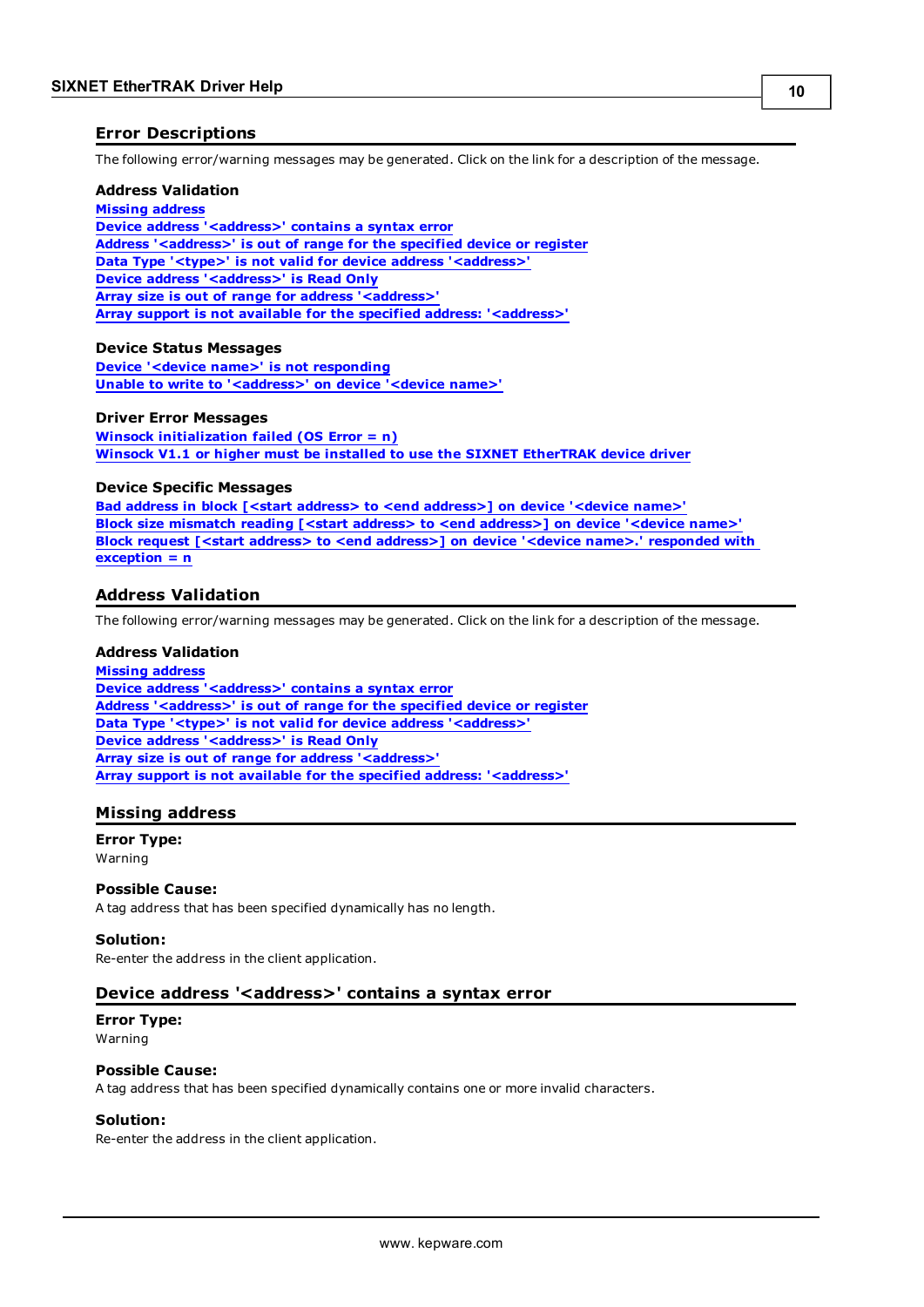## <span id="page-10-0"></span>Address '<address>' is out of range for the specified device or register

#### **Error Type:**

Warning

#### **Possible Cause:**

A tag address that has been specified dynamically references a location that is beyond the range of supported locations for the device.

#### **Solution:**

<span id="page-10-1"></span>Verify that the address is correct; if it is not, re-enter it in the client application.

#### Data Type '<type>' is not valid for device address '<address>'

## **Error Type:**

Warning

#### **Possible Cause:**

A tag address that has been specified dynamically has been assigned an invalid data type.

#### **Solution:**

<span id="page-10-2"></span>Modify the requested data type in the client application.

### Device address '<address>' is Read Only

#### **Error Type:**

Warning

#### **Possible Cause:**

A tag address that has been specified dynamically has a requested access mode that is not compatible with what the device supports for that address.

#### **Solution:**

<span id="page-10-3"></span>Change the access mode in the client application.

#### **Array size is out of range for address '<address>'**

# **Error Type:**

Warning

#### **Possible Cause:**

A tag address that has been specified dynamically is requesting an array size that is too large for the address type or block size of the driver.

#### **Solution:**

<span id="page-10-4"></span>Re-enter the address in the client application to specify a smaller value for the array or a different starting point.

#### **Array support is not available for the specified address: '<address>'**

#### **Error Type:**

Warning

#### **Possible Cause:**

A tag address that has been specified dynamically contains an array reference for an address type that doesn't support arrays.

#### **Solution:**

<span id="page-10-5"></span>Re-enter the address in the client application to remove the array reference or correct the address type.

#### **Device Status Messages**

The following error/warning messages may be generated. Click on the link for a description of the message.

#### **Device Status Messages**

**[Device](#page-11-0) ['<device](#page-11-0) [name>'](#page-11-0) [is](#page-11-0) [not](#page-11-0) [responding](#page-11-0)**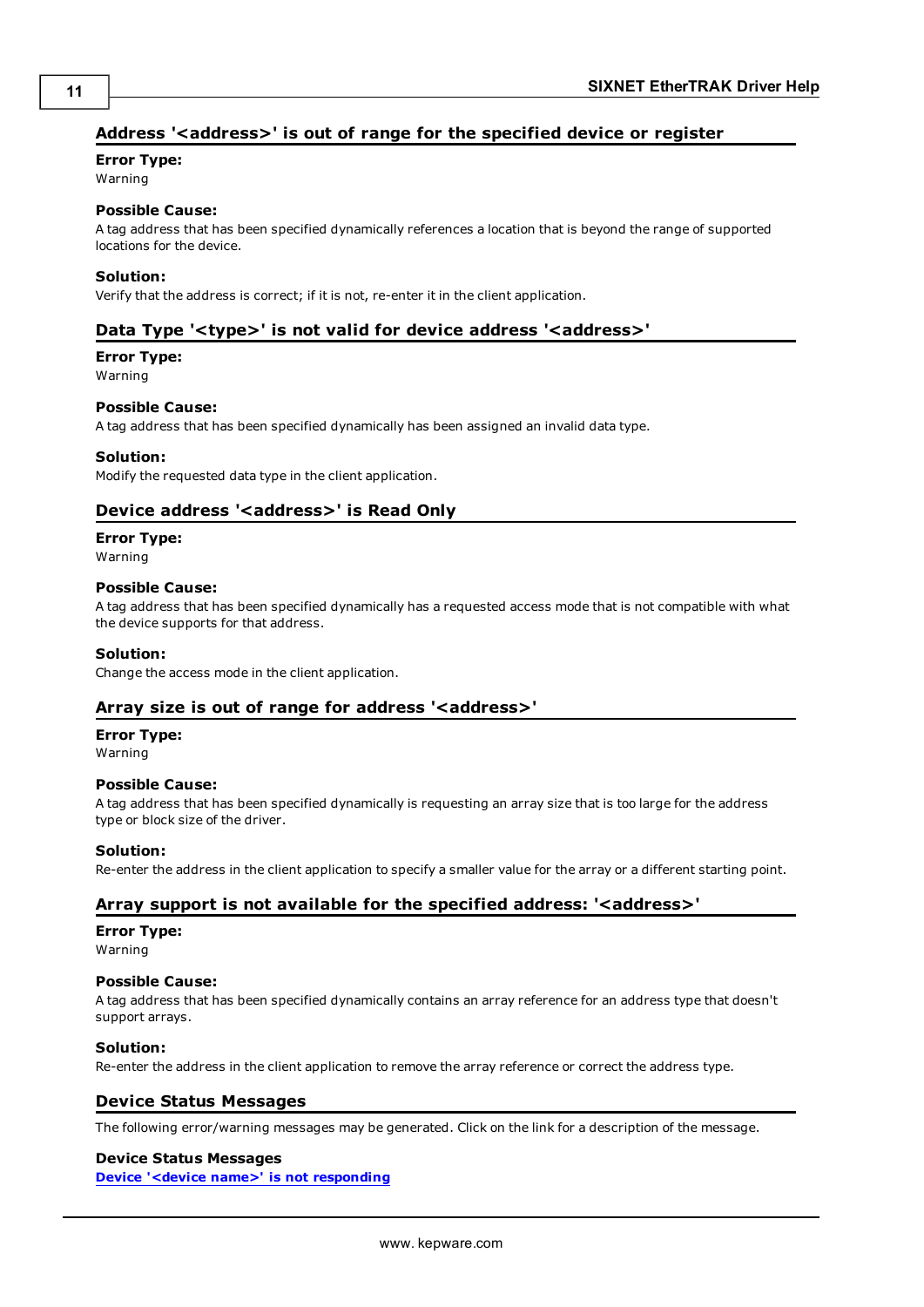<span id="page-11-0"></span>**[Unable](#page-11-1) [to](#page-11-1) [write](#page-11-1) [to](#page-11-1) ['<address>'](#page-11-1) [on](#page-11-1) [device](#page-11-1) ['<device](#page-11-1) [name>'](#page-11-1)**

### **Device '<device name>' is not responding**

## **Error Type:**

Serious

#### **Possible Cause:**

1. The serial connection between the device and the Host PC is broken.

2. The communications parameters for the serial connection are incorrect.

3. The named device may have been assigned an incorrect Network ID.

4. The response from the device took longer to receive than the amount of time specified in the "Request Timeout" device setting.

#### **Solution:**

1. Verify the cabling between the PC and the PLC device.

2. Verify that the specified communications parameters match those of the device.

3. Verify that the Network ID given to the named device matches that of the actual device.

<span id="page-11-1"></span>4. Increase the Request Timeout setting so that the entire response can be handled.

#### Unable to write to '<address>' on device '<device name>'

#### **Error Type:**

Serious

#### **Possible Cause:**

- 1. The serial connection between the device and the Host PC is broken.
- 2. The communications parameters for the serial connection are incorrect.
- 3. The named device may have been assigned an incorrect Network ID.

#### **Solution:**

- 1. Verify the cabling between the PC and the PLC device.
- 2. Verify that the specified communications parameters match those of the device.
- <span id="page-11-2"></span>3. Verify that the Network ID given to the named device matches that of the actual device.

#### **Driver Error**

The following error/warning messages may be generated. Click on the link for a description of the message.

#### **Driver Error Messages**

**[Winsock](#page-11-3) [initialization](#page-11-3) [failed](#page-11-3) [\(OS](#page-11-3) [Error](#page-11-3) [=](#page-11-3) [n\)](#page-11-3) [Winsock](#page-11-4) [V1.1](#page-11-4) [or](#page-11-4) [higher](#page-11-4) [must](#page-11-4) [be](#page-11-4) [installed](#page-11-4) [to](#page-11-4) [use](#page-11-4) [the](#page-11-4) [SIXNET](#page-11-4) [EtherTRAK](#page-11-4) [device](#page-11-4) [driver](#page-11-4)**

#### <span id="page-11-3"></span>**Winsock initialization failed (OS Error = n)**

#### **Error Type:**

Fatal

| <b>OS Error</b> | <b>Indication</b>                                                                                   | <b>Possible Solution</b>                                                            |
|-----------------|-----------------------------------------------------------------------------------------------------|-------------------------------------------------------------------------------------|
| 10091           | Indicates that the underlying network subsystem is<br>not ready for network communication.          | Wait a few seconds and restart the driver.                                          |
| 10067           | Limit on the number of tasks supported by the Win-<br>dows Sockets implementation has been reached. | Close one or more applications that may be<br>using Winsock and restart the driver. |

#### <span id="page-11-4"></span>**Winsock V1.1 or higher must be installed to use the SIXNET EtherTRAK device driver**

**Error Type:**

Fatal

#### **Possible Cause:**

The version number of the Winsock DLL found on the system is less than 1.1.

#### **Solution:**

Upgrade Winsock to version 1.1 or higher.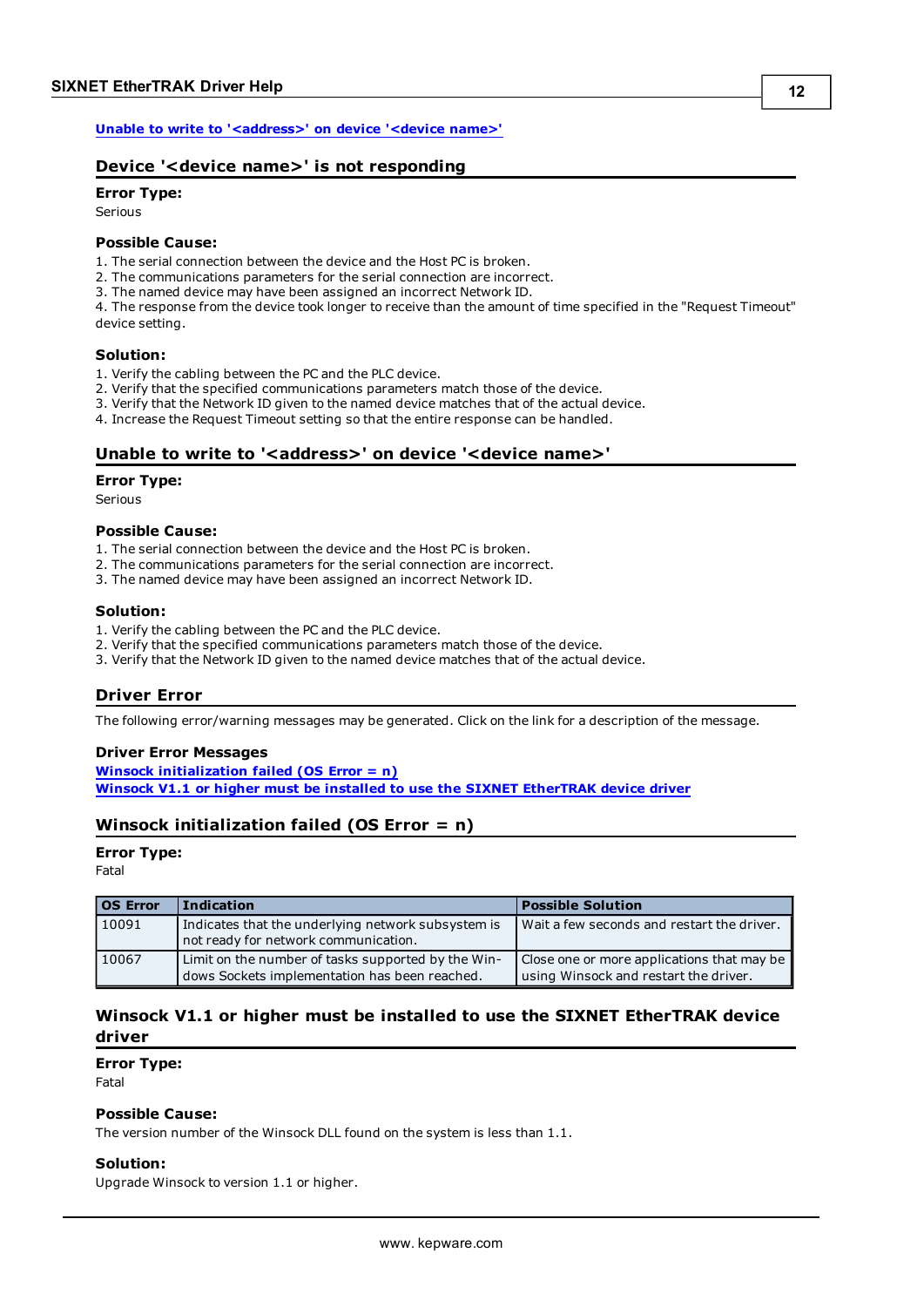#### <span id="page-12-0"></span>**Device Specific Messages**

The following error/warning messages may be generated. Click on the link for a description of the message.

#### **Device Specific Messages**

**[Bad](#page-12-1) [address](#page-12-1) [in](#page-12-1) [block](#page-12-1) [\[<start](#page-12-1) [address>](#page-12-1) [to](#page-12-1) [<end](#page-12-1) [address>\]](#page-12-1) [on](#page-12-1) [device](#page-12-1) ['<device](#page-12-1) [name>'](#page-12-1) [Block](#page-12-2) [size](#page-12-2) [mismatch](#page-12-2) [reading](#page-12-2) [\[<start](#page-12-2) [address>](#page-12-2) [to](#page-12-2) [<end](#page-12-2) [address>\]](#page-12-2) [on](#page-12-2) [device](#page-12-2) ['<device](#page-12-2) [name>'](#page-12-2) [Block](#page-12-3) [request](#page-12-3) [\[<start](#page-12-3) [address>](#page-12-3) [to](#page-12-3) [<end](#page-12-3) [address>\]](#page-12-3) [on](#page-12-3) [device](#page-12-3) ['<device](#page-12-3) [name>.'](#page-12-3) [responded](#page-12-3) [with](#page-12-3) [exception](#page-12-3) [=](#page-12-3) [n](#page-12-3)**

#### <span id="page-12-1"></span>**Bad address in block [<start address> to <end address>] on device '<device name>'**

**Error Type:**

Serious

#### **Possible Cause:**

An attempt has been made to reference a nonexistent location in the specified device.

#### **Solution:**

Verify the tags assigned to addresses in the specified range on the device and eliminate ones that reference invalid locations.

#### <span id="page-12-2"></span>**Block size mismatch reading [<start address> to <end address>] on device '<device name>**

#### **Error Type:**

Fatal for addresses falling in this block.

#### **Possible Cause:**

The driver attempted to read a block of memory in the PLC. The PLC responded with no error, but did not provide the driver with the requested block size of data.

#### **Solution:**

<span id="page-12-3"></span>Ensure that the range of memory exists for the PLC.

#### **Block request [<start address> to <end address>] on device '<device name>' responded with exception = n**

#### **Error Type:**

Fatal for addresses falling in this block.

#### **Possible Cause:**

The driver attempted to read a block of memory in the PLC. The PLC responded with the exception error shown.

#### **Solution:**

Ensure that the range of memory or data type exists for the PLC.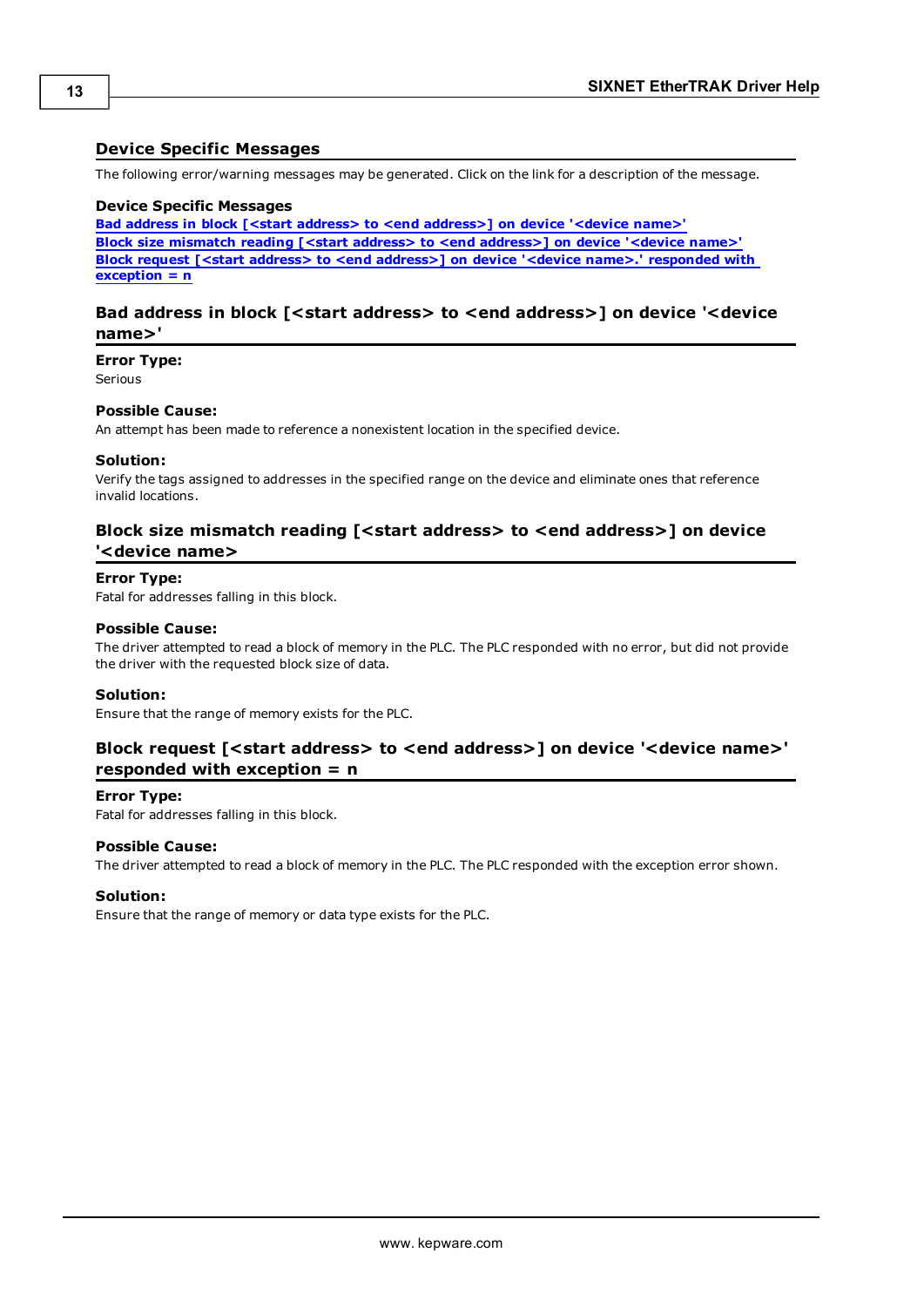# <span id="page-13-0"></span>**Index**

## **A**

## **B**

| Bad address in block [ <start address=""> to <end address="">] on device '<device name="">' 13</device></end></start>       |  |
|-----------------------------------------------------------------------------------------------------------------------------|--|
|                                                                                                                             |  |
| Block request [ <start address=""> to <end address="">] on device '<device name="">' responded  13</device></end></start>   |  |
|                                                                                                                             |  |
| Block size mismatch reading [ <start address=""> to <end address="">] on device '<device name=""> 13</device></end></start> |  |
|                                                                                                                             |  |

## **C**

| Coile |  |
|-------|--|
|-------|--|

## **D**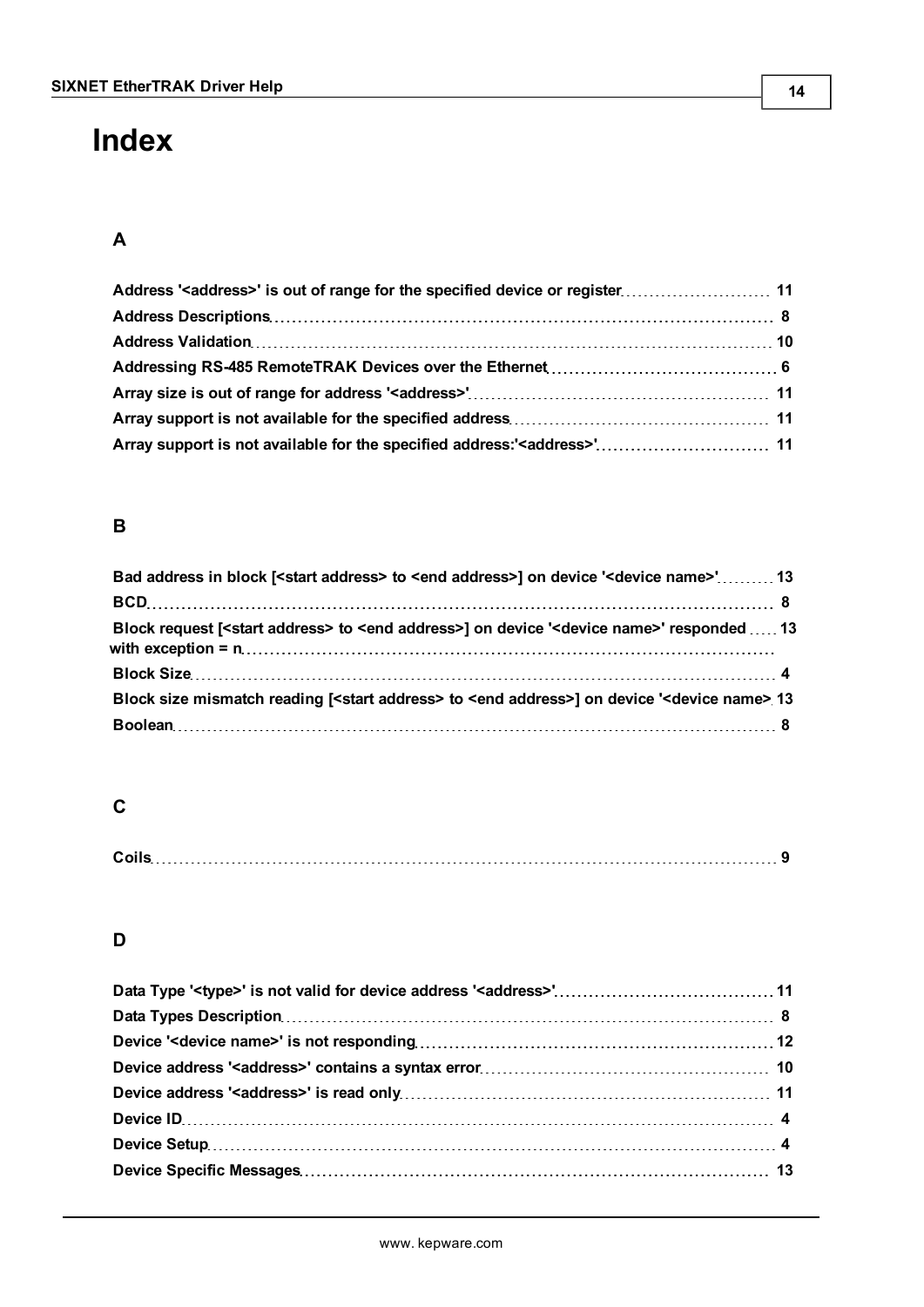| Е |  |    |
|---|--|----|
|   |  |    |
|   |  |    |
|   |  |    |
|   |  |    |
| F |  |    |
|   |  |    |
|   |  |    |
|   |  |    |
|   |  |    |
|   |  |    |
|   |  |    |
|   |  |    |
|   |  |    |
|   |  |    |
|   |  |    |
|   |  |    |
|   |  |    |
| M |  |    |
|   |  |    |
|   |  | 10 |
|   |  |    |
|   |  |    |
| N |  |    |
|   |  |    |
|   |  |    |
|   |  |    |
|   |  |    |
|   |  |    |
| O |  |    |
|   |  |    |
|   |  |    |
|   |  |    |
|   |  |    |
|   |  |    |
|   |  |    |
| R |  |    |
|   |  |    |
|   |  |    |